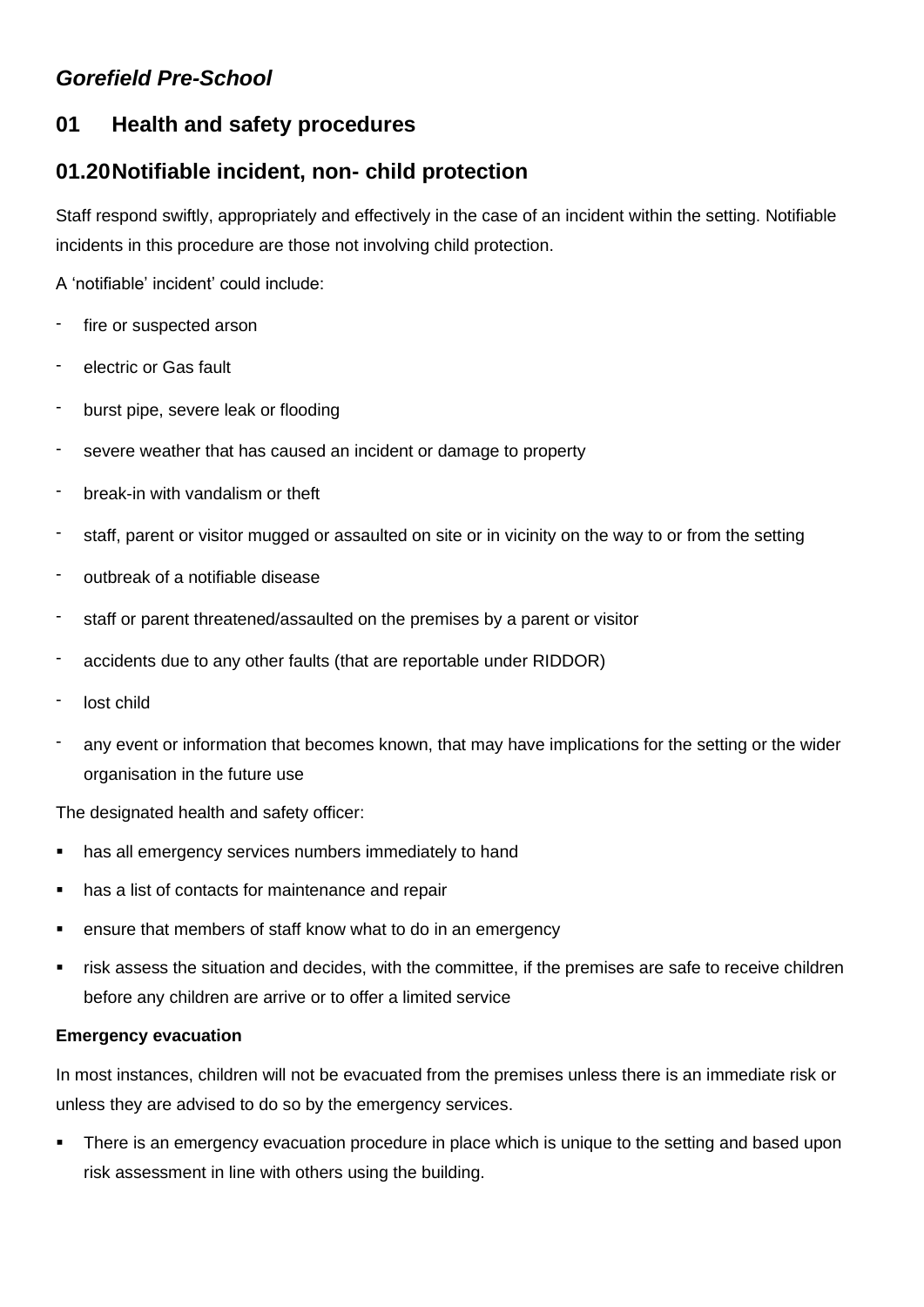- Emergency evacuation procedures are practised regularly and are reviewed according to risk assessment (as above).
- Staff evacuate children to a pre-designated area (as per the fire drill), unless advised by the emergency services that the designated area is not suitable at that time.
- Once evacuated, nobody enters the premises, until the emergency services say so.
- Members of staff will act upon the advice of the emergency services at all times.

#### **Emergency Closure**

The circumstances under which the setting may be closed due to an incident include:

- The committee/trustees make the decision to close thereby withdrawing the service.
- A third party makes the decision to close for example:
	- a school, where the setting is on a school site
	- the children's centre (if on a children's centre site)
	- the emergency services
- A parent makes the decision for their child not to attend.
	- If a parent makes the decision for their child not to attend due to a critical incident, the child's fees are due as normal.
	- Further consideration of individual incidences must be done in consultation with the Manager/ committee.

### **Recording and reporting**

- On discovery of the notifiable incident, the member of staff reports to the appropriate emergency service, fire, police, ambulance, if those services are needed.
- The member of staff ensures that the setting manager and/or deputy are informed (if not on the premises at the time) and that the committee/trustees is informed.
- **•** The setting manager completes and sends an incident record to the committee /trustees, who, according to the severity of the incident notifies Ofsted or RIDDOR.
- If the incident indicates that a crime may have been committed, all staff witness to the incident should make a written statement.
- Staff do not discuss the incident with the press.

### RIDDOR reportable events include:

- Specified injuries at work, as detailed at [www.hse.gov.uk/pubns/indg453.pdf](http://www.hse.gov.uk/pubns/indg453.pdf)
- Fatal accidents to staff, children and visitors (parents).
- Accidents resulting in the incapacitation of staff for more than seven days.